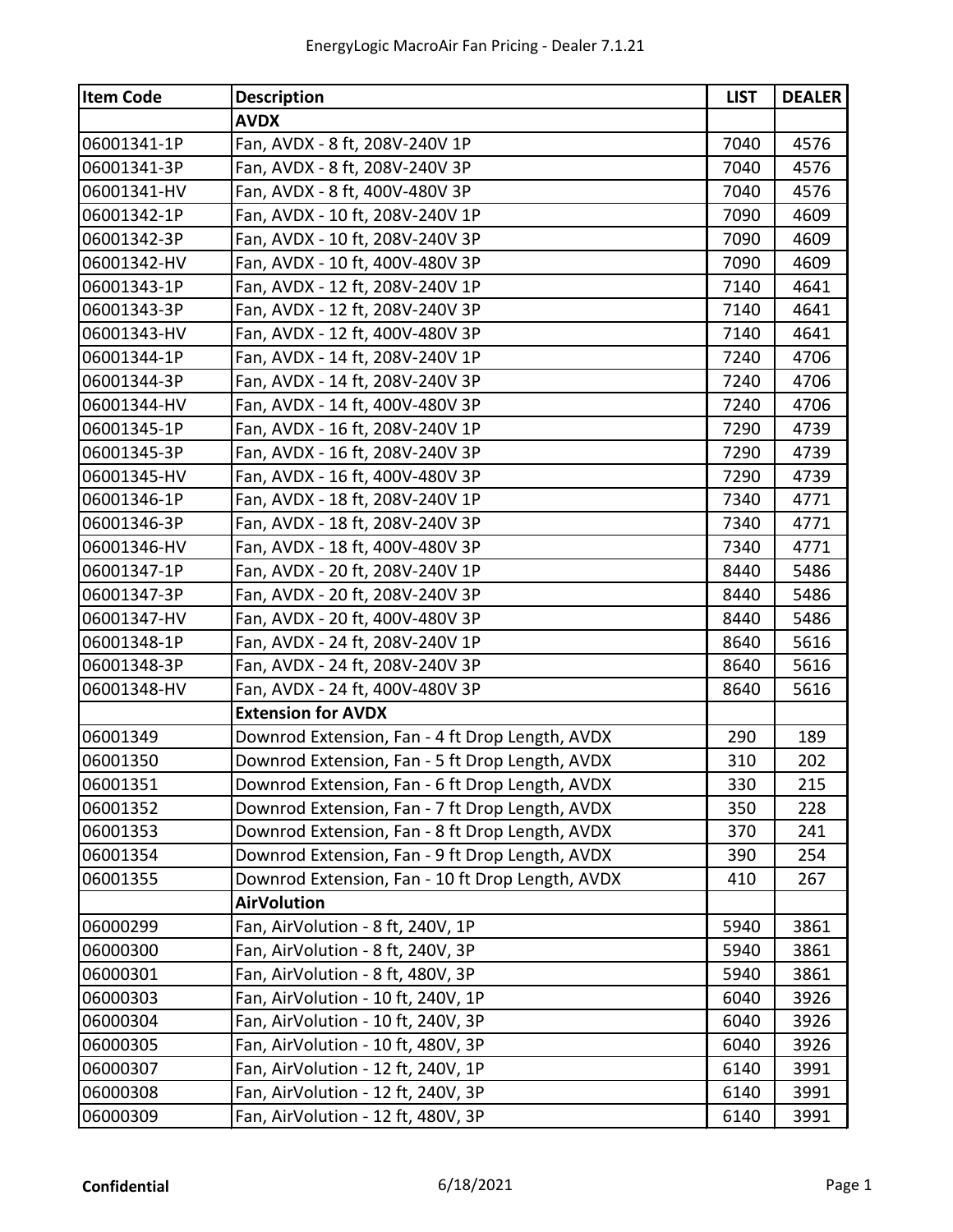| 06000311    | Fan, AirVolution - 14 ft, 240V, 1P    | 6240 | 4056 |
|-------------|---------------------------------------|------|------|
| 06000312    | Fan, AirVolution - 14 ft, 240V, 3P    | 6240 | 4056 |
| 06000313    | Fan, AirVolution - 14 ft, 480V, 3P    | 6240 | 4056 |
| 06000315    | Fan, AirVolution - 16 ft, 240V, 1P    | 6340 | 4121 |
| 06000316    | Fan, AirVolution - 16 ft, 240V, 3P    | 6340 | 4121 |
| 06000317    | Fan, AirVolution - 16 ft, 480V, 3P    | 6340 | 4121 |
| 06000319    | Fan, AirVolution - 18 ft, 240V, 1P    | 6440 | 4186 |
| 06000320    | Fan, AirVolution - 18 ft, 240V, 3P    | 6440 | 4186 |
| 06000321    | Fan, AirVolution - 18 ft, 480V, 3P    | 6440 | 4186 |
| 06000323    | Fan, AirVolution - 20 ft, 240V, 1P    | 7440 | 4836 |
| 06000324    | Fan, AirVolution - 20 ft, 240V, 3P    | 7440 | 4836 |
| 06000325    | Fan, AirVolution - 20 ft, 480V, 3P    | 7440 | 4836 |
| 06000327    | Fan, AirVolution - 24 ft, 240V, 1P    | 7840 | 5096 |
| 06000328    | Fan, AirVolution - 24 ft, 240V, 3P    | 7840 | 5096 |
| 06000329    | Fan, AirVolution - 24 ft, 480V, 3P    | 7840 | 5096 |
|             | <b>AirLegacy</b>                      |      |      |
| 06000298    | Fan, AirLegacy - 8 ft, 120V, 1P       | 5590 | 3634 |
| 06001357-1P | Fan, AirLegacy - 8 ft, 208V-240V, 1P  | 5590 | 3634 |
| 06001357-3P | Fan, AirLegacy - 8 ft, 208V-240V, 3P  | 5590 | 3634 |
| 06001357-HV | Fan, AirLegacy - 8 ft, 480V, 3P       | 5590 | 3634 |
| 06000302    | Fan, AirLegacy - 10 ft, 120V, 1P      | 5690 | 3699 |
| 06001358-1P | Fan, AirLegacy - 10 ft, 208V-240V, 1P | 5690 | 3699 |
| 06001358-3P | Fan, AirLegacy - 10 ft, 208V-240V, 3P | 5690 | 3699 |
| 06001358-HV | Fan, AirLegacy - 10 ft, 480V, 3P      | 5690 | 3699 |
| 06000306    | Fan, AirLegacy - 12 ft, 120V, 1P      | 5940 | 3861 |
| 06001359-1P | Fan, AirLegacy - 12 ft, 208V-240V, 1P | 5940 | 3861 |
| 06001359-3P | Fan, AirLegacy - 12 ft, 208V-240V, 3P | 5940 | 3861 |
| 06001359-HV | Fan, AirLegacy - 12 ft, 480V, 3P      | 5940 | 3861 |
| 06000310    | Fan, AirLegacy - 14 ft, 120V, 1P      | 6040 | 3926 |
| 06001360-1P | Fan, AirLegacy - 14 ft, 208V-240V, 1P | 6040 | 3926 |
| 06001360-3P | Fan, AirLegacy - 14 ft, 208V-240V, 3P | 6040 | 3926 |
| 06001360-HV | Fan, AirLegacy - 14 ft, 480V, 3P      | 6040 | 3926 |
| 06000314    | Fan, AirLegacy - 16 ft, 120V, 1P      | 6090 | 3959 |
| 06001361-1P | Fan, AirLegacy - 16 ft, 208V-240V, 1P | 6090 | 3959 |
| 06001361-3P | Fan, AirLegacy - 16 ft, 208V-240V, 3P | 6090 | 3959 |
| 06001361-HV | Fan, AirLegacy - 16 ft, 480V, 3P      | 6090 | 3959 |
| 06000318    | Fan, AirLegacy - 18 ft, 120V, 1P      | 6140 | 3991 |
| 06001362-1P | Fan, AirLegacy - 18 ft, 208V-240V, 1P | 6140 | 3991 |
| 06001362-3P | Fan, AirLegacy - 18 ft, 208V-240V, 3P | 6140 | 3991 |
| 06001362-HV | Fan, AirLegacy - 18 ft, 480V, 3P      | 6140 | 3991 |
| 06001363-1P | Fan, AirLegacy - 20 ft, 208V-240V, 1P | 7140 | 4641 |
| 06001363-3P | Fan, AirLegacy - 20 ft, 208V-240V, 3P | 7140 | 4641 |
| 06001363-HV | Fan, AirLegacy - 20 ft, 480V, 3P      | 7140 | 4641 |
| 06001364-1P | Fan, AirLegacy - 24 ft, 208V-240V, 1P | 7540 | 4901 |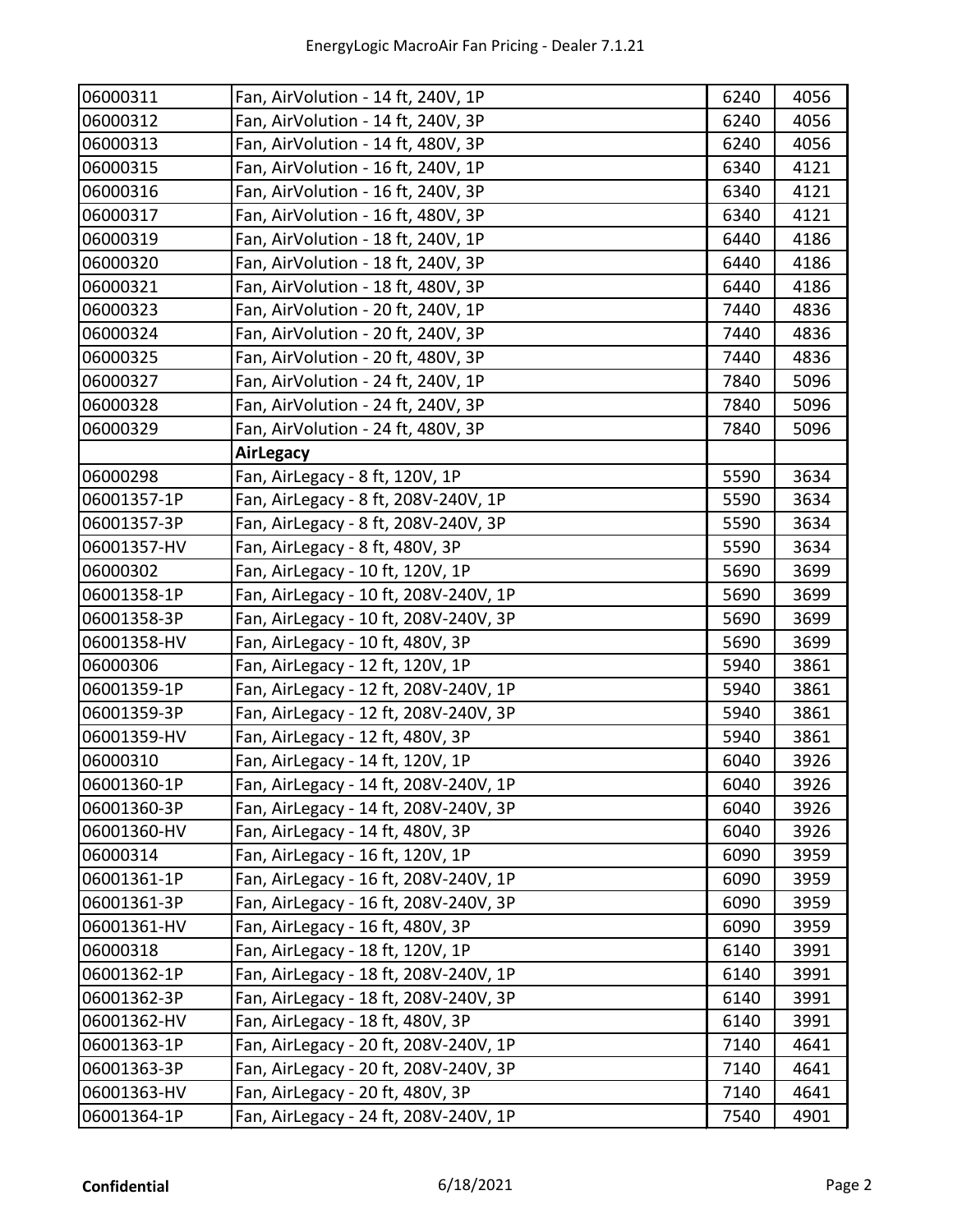| 06001364-3P | Fan, AirLegacy - 24 ft, 208V-240V, 3P                        | 7540 | 4901 |
|-------------|--------------------------------------------------------------|------|------|
| 06001364-HV | Fan, AirLegacy - 24 ft, 480V, 3P                             | 7540 | 4901 |
|             | <b>Extension for AirVolution / AirLegacy</b>                 |      |      |
| 06000796    | Downrod Extnesion, Fan - 1 ft, AirVolution / AirLegacy       | 320  | 208  |
| 06000797    | Downrod Extnesion, Fan - 2 ft, AirVolution / AirLegacy       | 340  | 221  |
| 06000415    | Downrod Extnesion, Fan - 3 ft, AirVolution / AirLegacy       | 350  | 228  |
| 06000444    | Downrod Extnesion, Fan - 4 ft, AirVolution / AirLegacy       | 380  | 247  |
| 06000445    | Downrod Extnesion, Fan - 5 ft, AirVolution / AirLegacy       | 400  | 260  |
| 06000446    | Downrod Extnesion, Fan - 6 ft, AirVolution / AirLegacy       | 420  | 273  |
| 06000447    | Downrod Extnesion, Fan - 7 ft, AirVolution / AirLegacy       | 460  | 299  |
| 06000448    | Downrod Extnesion, Fan - 8 ft, AirVolution / AirLegacy       | 480  | 312  |
| 06000449    | Downrod Extnesion, Fan - 9 ft, AirVolution / AirLegacy       | 490  | 319  |
| 06000450    | Downrod Extnesion, Fan - 10 ft, AirVolution / AirLegacy      | 510  | 332  |
|             | <b>AVD370 Series</b>                                         |      |      |
| 06000869    | Fan, AirVolution 370 D - 6 ft 110V or 220V                   | 4090 | 2659 |
| 06000871    | Fan, AirVolution 370 D - 8 ft 110V or 220V                   | 4190 | 2724 |
| 06000873    | Fan, AirVolution 370 D - 10 ft 110V or 220V                  | 4240 | 2756 |
| 06000875    | Fan, AirVolution 370 D - 12 ft 110V or 220V                  | 4340 | 2821 |
|             | <b>Extension for AirVolution D 370</b>                       |      |      |
| TBD         | Downrod Extension, Fan - 1 ft Drop Length, AirVolution D 370 | 260  | 169  |
| <b>TBD</b>  | Downrod Extension, Fan - 2 ft Drop Length, AirVolution D 370 | 280  | 182  |
| 06000915    | Downrod Extension, Fan - 3 ft Drop Length, AirVolution D 370 | 280  | 182  |
| 06000914    | Downrod Extension, Fan - 4 ft Drop Length, AirVolution D 370 | 290  | 189  |
| 06000913    | Downrod Extension, Fan - 5 ft Drop Length, AirVolution D 370 | 310  | 202  |
| 06000912    | Downrod Extension, Fan - 6 ft Drop Length, AirVolution D 370 | 330  | 215  |
| 06000911    | Downrod Extension, Fan - 7 ft Drop Length, AirVolution D 370 | 350  | 228  |
| 06000910    | Downrod Extension, Fan - 8 ft Drop Length, AirVolution D 370 | 370  | 241  |
| 06000909    | Downrod Extension, Fan - 9 ft Drop Length, AirVolution D 370 | 390  | 254  |
| 06000908    | Downrod Extension, Fan - 10 ft Drop Length, AirVolution D 37 | 410  | 267  |
|             | AVD3                                                         |      |      |
| <b>TBD</b>  | Fan, AirVolution D3 - 8 ft, 208V-240V, 1P                    | 6040 | 3926 |
| <b>TBD</b>  | Fan, AirVolution D3 - 8 ft, 208V-240V, 3P                    | 6040 | 3926 |
| <b>TBD</b>  | Fan, AirVolution D3 - 8 ft, 480V, 3P                         | 6040 | 3926 |
| 06001064-1P | Fan, AirVolution D3 - 10 ft, 208V-240V, 1P                   | 6040 | 3926 |
| 06001064-3P | Fan, AirVolution D3 - 10 ft, 208V-240V, 3P                   | 6040 | 3926 |
| 06001065    | Fan, AirVolution D3 - 10 ft, 480V, 3P                        | 6040 | 3926 |
| 06000948-1P | Fan, AirVolution D3 - 12 ft, 208V-240V, 1P                   | 6040 | 3926 |
| 06000948-3P | Fan, AirVolution D3 - 12 ft, 208V-240V, 3P                   | 6040 | 3926 |
| 06001054    | Fan, AirVolution D3 - 12 ft, 480V, 3P                        | 6040 | 3926 |
| 06000949-1P | Fan, AirVolution D3 - 14 ft, 208V-240V, 1P                   | 6040 | 3926 |
| 06000949-3P | Fan, AirVolution D3 - 14 ft, 208V-240V, 3P                   | 6040 | 3926 |
| 06001055    | Fan, AirVolution D3 - 14 ft, 480V, 3P                        | 6040 | 3926 |
| 06000950-1P | Fan, AirVolution D3 - 16 ft, 208V-240V, 1P                   | 6040 | 3926 |
| 06000950-3P | Fan, AirVolution D3 - 16 ft, 208V-240V, 3P                   | 6040 | 3926 |